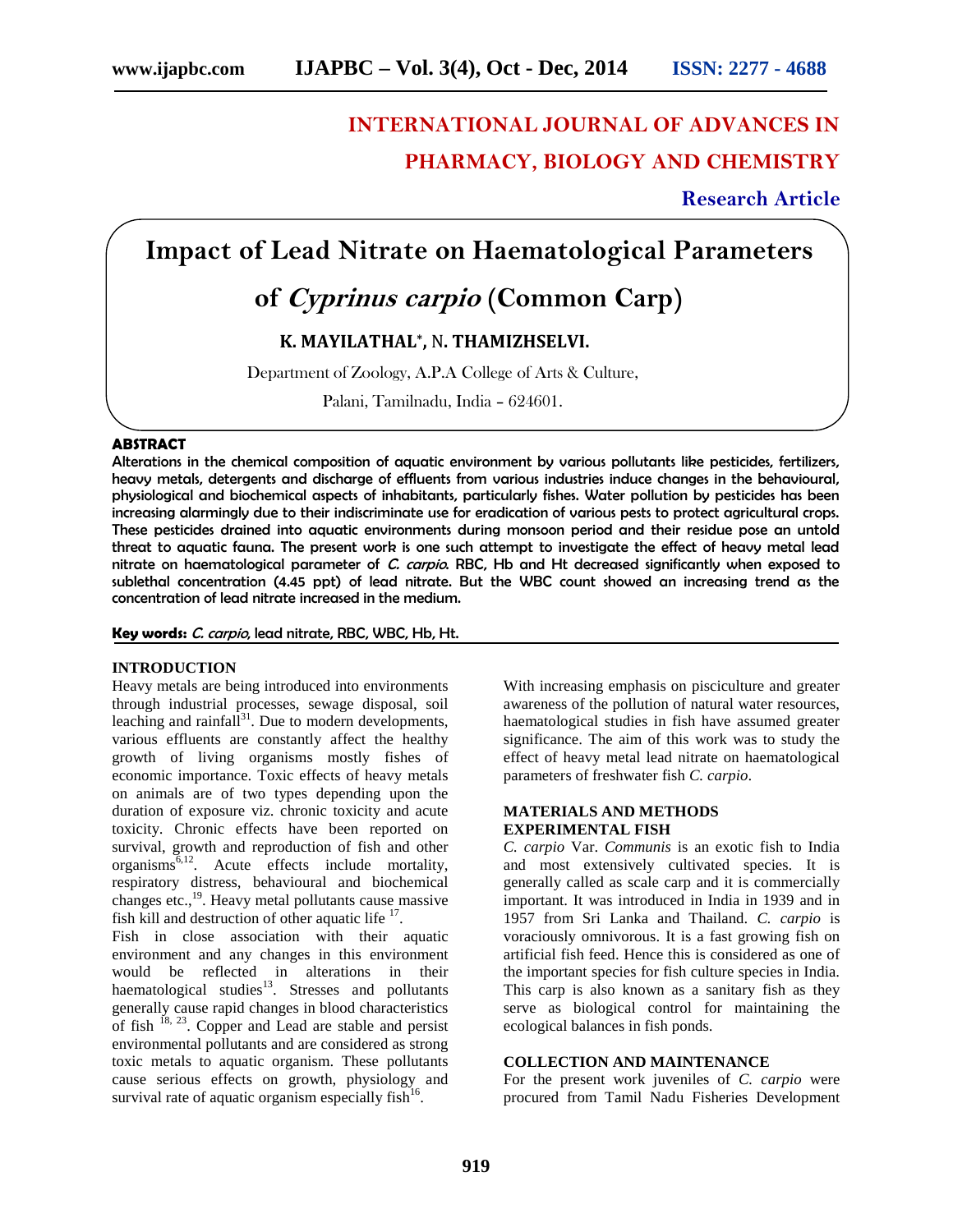Corporation, Azhiyar, Tamil Nadu and transported to laboratory in polythene bag filled with aerated water. The fish were acclimated in the glass aquaria (30 X 20 X 20 cm) at  $28 \pm 2$ °C. During the laboratory condition the fish were fed ad-libitum with freshly chopped pieces of goat liver. After 15 days of acclimation the fish were used for experimental study.

Standard chemical (Lead nitrate) was procured and stock solution (ppt) was prepared. From the stock solution 4.45 ppt concentration of heavy metal was prepared. Fingerlings of *C. carpio* were exposed to sublethal concentrations of heavy metal  $(4.45 \text{ pb})$ for 4 days in a cylindrical glass aquaria (30 X 15 X 20 cm) containing 10 litre of test medium. Food was not provided to the fishes during the experiment. The medium was renewed daily to give constant effect of heavy metal on fish. The fish thus reared in heavy metal concentrations were taken for haematological studies after the desired period.

#### **METHODS**

#### **COLLECTION OF BLOOD SAMPLE**

Blood sample was collected from the experimental fishes of each group at a time on  $1<sup>st</sup>$ ,  $2<sup>nd</sup>$ ,  $3<sup>rd</sup>$  and  $4<sup>th</sup>$ day of experiment. The fishes were collected and gently wiped with a dry cloth to remove water. Caudal peduncle was cut with a sharp blade and the blood was collected in a watch glass containing EDTA and anticoagulant (6% Ethylene Diamine Tetra Acetic Acid). The blood was mixed well with the EDTA.

#### **RBC COUNTING**

For RBC count, a method devised $32$  and latter modified<sup>7</sup> was followed. The standard RBC diluting pipette and a 1: 200 dilution was used for the RBC count. Yokayama's fluid was used for dilution. The diluting fluid consisted of two parts and it was prepared by mixing 800 mg of Nacl, 40 mg of Kcl, 10 ml of formalin, 250 mg of dextrose, 50 mg of NaHCO3 and 40 ml of distilled water with an equal part of wright's stain.

Blood was drawn in the pipette up to the 0.5 mark. The tip of the pipette wiped with a filter paper to adjust the volume exactly to 0.5 mark and then filled with the diluting fluid up to 101 mark. Partial rotation of the pipette while it was being filled assured the complete mixing of the blood and diluting fluid and prevented clotting with it ends grasped between the thumb and second finger, the pipette was then shaken for 5 minutes, which ensured the through mixing of the blood with diluting fluid.

The improved neubaur counting chamber was used for counting the cells. A glass cover slip was placed over the 'H' groove in the chamber. Then the blood

was allowed to enter the chamber by simply touched the edge between the coverslip and the chamber where the blood spread under the coverslip by capillary action.

The counting area is divided into 25 squares of 16 small squares. Only 5 squares were taken to count RBC marked as E1-E2. Two minutes time was given for the corpuscles to settle down. For counting the total number of RBC, the total number of cells in the five squares was multiplied by  $10^6$  which gives the total number of RBC per mm<sup>3</sup> of blood.

#### **WBC COUNTING**

For counting the total number of WBC the pipette with white bead was used. The number of cells present in the four large corner squares marked by capital letter 'L' was counted and multiplied by  $10<sup>3</sup>$ which gives the total number of WBC per cubic millimetre of blood.

#### **HAEMOGLOBIN CONTENT(Hb)**

Haemoglobin determination is the quickest means for detecting anaemia. However, many factors are known to influence the haemoglobin level. The Sahli hellige method was followed for haemoglobin determination. Sahli's pipette was filled slightly above the 20 mm mark; the pipette was wiped with a filter paper or cotton to remove excess blood and the volume was adjusted to exactly 20  $mm<sup>3</sup>$  by blotting the tip. The blood was expelled into a calibrated (transmission) test tube containing 2 ml of 0.1 N Hcl. The pipette was rinsed several times in the acid solution. The sample was allowed to stand for 15 minutes.

The principle behind the method is the conversion of haemoglobin to acid haematin. The acid haematin was then diluted with distilled water till colour matched with colour of the standard in haemoglobinometer. The height of the column at which the match obtained gives the value of haemoglobin in g%.

#### **HAEMATOCRIT (Ht)**

After the determination of Hb, the capillary tubes inside the wintrobe tubes were centrifuged at 3000 rpm for half an hour. After centrifugation three layers, i.e. bottom layer of packed erythrocytes, middle puffy coat and upper plasma layer were noted. The haematocrit value was estimated by using the following formula

#### L1 / L2 X 100

Where L1 is the length of RBC column, L2 is the total length of the column (RBC  $+$ plasma + buffy coat). Haematocrit is expressed in percentage.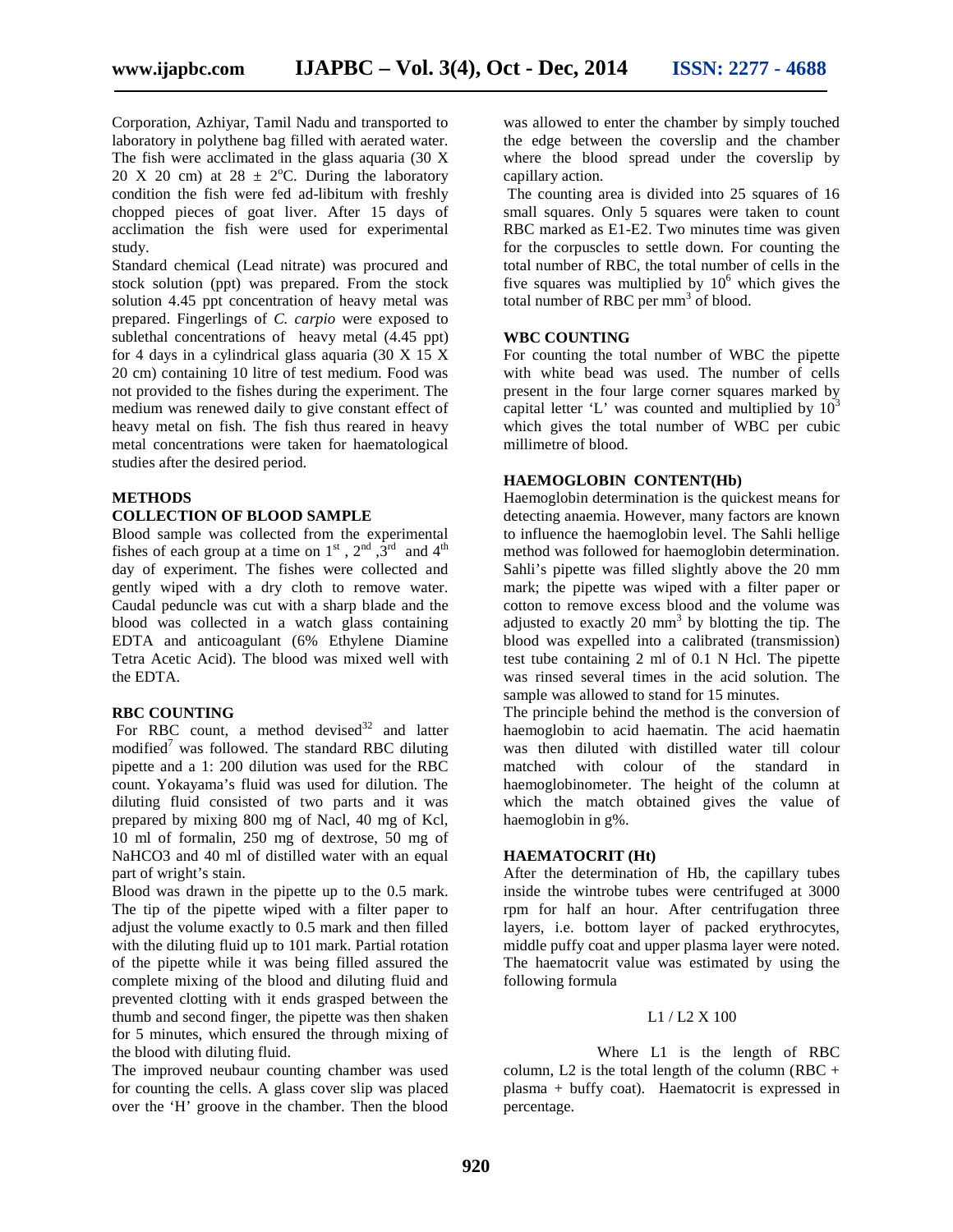#### **RESULTS**

The blood parameters like total RBC count, WBC count, haemoglobin content and haematocrit were estimated in the blood of *C. carpio* exposed to Lc50 value of lead nitrate (4.45 ppt) concentrations are presented in Table 1. The total RBC count showed a decreasing tendency. The RBC count was 3.45 million/cu.mm in the blood of control fish and this count was decreased to 3.20 millions/cu.mm in the Lc50 (4.45 ppt) concentration of lead nitrate at 96 hrs of exposure (Table 1). The decreasing trend was a function of exposure periods. The percentage change in the RBC count was also calculated and presented in Table 2 and Figure 1.

The WBC count exhibited a different trend when compared to the RBC count. It exhibited a slight increasing trend as the increasing number of days (Table 1). The WBC count, which was 4645 cells/cu.mm in control and increased gradually to 4900 cells/cu.mm when exposed to Lc50 (4.45 ppt) concentration of lead nitrate at 96 hrs of exposure period. The increasing trend was a function of exposure periods. The percentage change in the WBC count is expressed in Table 2 and Figure 2.

The haemoglobin content of blood of *C. carpio* was 7.98 % in control medium. The Hb content decreased when exposed to Lc50 (4.45 ppt) concentrations of lead nitrate (Table 1). This was estimated as 6.0 in the blood of fish exposed to lead nitrate at 96 hrs of exposure period. The reduction in Hb content is presented in Table 2 and Figure 3. The reduction in Hb count was gradually increasing with increasing exposure periods. The decreasing trend in Hb content is comparable to that of RBC count in the blood of fish exposed to different durations.

Haematocrit also showed a declining trend in Lc50 (4.45 ppt) concentration of lead nitrate and with increasing exposure periods (Table 1). This trend is comparable to the trend of RBC count. The percentage change in haematocrit in the fish exposed to lead nitrate at different exposure periods was also calculated and expressed in Table 2 and Figure 4.

#### **DISCUSSION**

The effects of Lc50 (4.45 ppt) of lead nitrate on haematological parameters of *C. carpio* at different durations of exposures (24, 48, 72 and 96 hrs) are generally gradual and at 96 hrs of exposure it is very significant. The RBC and Hb content reduced, such reduction may be due to damage and destruction of blood cells $8, 10$ . Stressors and pollutants generally caused changes in blood parameters<sup>2</sup>. A clear cut evidence of reduction in RBC count and Hb content has been reported in *L. rohita<sup>14</sup>*, 26, 29 , *C. mrigala, C. carpio* respectively when exposed to lead.

The reduction in RBC count either by haemolysis or erythropoietic disorders and also the reduction in Hb contents by haemopoietic disorders lead to anaemic condition in fish. The anaemic condition in fishes is attributed to an inhibition on erythrocyte production or haemodilution<sup>15</sup>. The anaemia may affect the general well being of the fishes. The haemoglobin properties was altered by heavy metals such as cadmium, chromium, nickel and lead by losing their oxygen binding property, which finally causing erythrocytic damage<sup>30</sup>. The results are in accordance with earlier reports stated that a significant decrease in RBC's haemoglobin and packed cell volume of freshwater fish exposed to heavy metals  $28$ ,  $24$ . The cyprinid fish *L. rohita* exposed to lead, the RBC, WBC, Hb and Ht decreased significantly  $(p< 0.01)^{-1}$ .

In the present investigation the total WBC exhibited a very slight increase when the fish exposed to Lc50 (4.45 ppt) concentration of lead nitrate at 96 hrs of exposure. This increase is considered as an adaptive mechanism. This may be due to the direct stimulation of the immunological defense mechanism against stressor $^{11}$ . Such increase in WBC count may be due to lymphocytosis and immune response in lead exposed fish<sup>25, 21, 22, 5</sup>.

There is no alteration in WBC count in fish exposed to waterborne lead (at concentrations of 0.3- 10 mg/l). In a study done by Witeska M et al., the WBC maintained a level similar to control<sup>29</sup>.

Decrease in haematocrit content of blood is in accordance with the decrease in RBC count. The similar results was obtained in Coho salmon and in *Anabas testudineus* respectively<sup>18, 20</sup>. A decrease in RBC and Hb but not Ht in *Tilapia zilli* exposed to 8.3 mg/l of pb9. But a decrease in RBC, Hb and Ht was observed in *Oreochromis aureus* treated with 10 mg/l of pb [4]. RBC and packed cell volume decreased significantly when *C. carpio* exposed to combined heavy metals <sup>27</sup>.

The study of haematological parameters gave the valuable information about the effect of water pollutants in  $fish^{23}$ .

#### **CONCLUSION**

Fish act as biological indicator of aquatic pollution. Analysis of biochemical components of fishes very helpful for the study of water quality and therefore ensures safety food for people.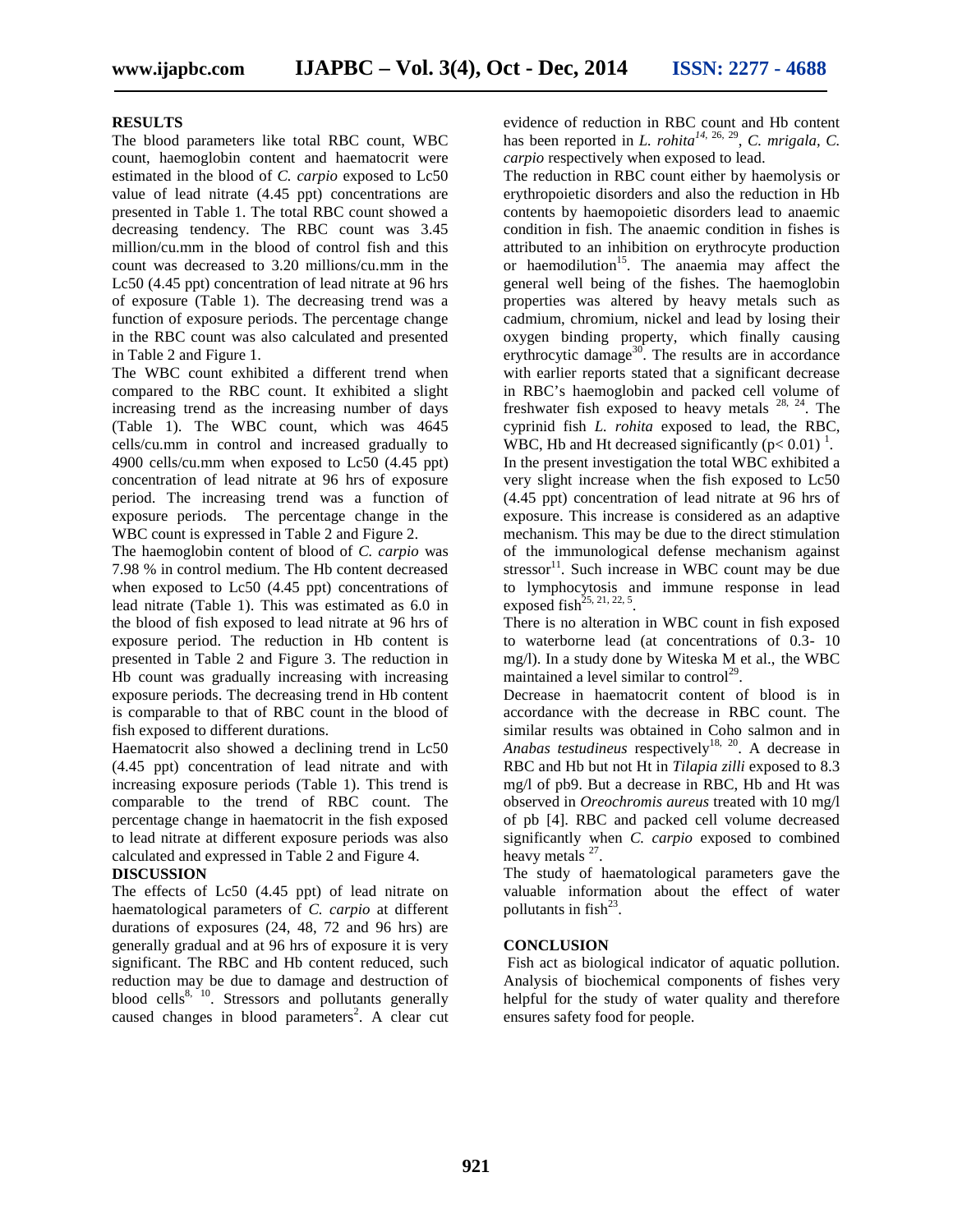| Table 1                                                                                                       |
|---------------------------------------------------------------------------------------------------------------|
| Effect of Lc50 (4.45 PPT) of lead nitrate on haematological parameters of C. carpio at different durations of |
| exposure. Each value is the mean $(\pm SD)$ of at least 3 estimations.                                        |

| Haematological               | Concentration                                                                                       | Alterations of Haematological parameters at different durations of exposure. Each value |                                                                                     |                   |                  |  |  |
|------------------------------|-----------------------------------------------------------------------------------------------------|-----------------------------------------------------------------------------------------|-------------------------------------------------------------------------------------|-------------------|------------------|--|--|
| <b>Parameters</b>            |                                                                                                     | is the mean $(+ SD)$ of atleast 3 estimations.<br>24 <sub>h</sub><br>72h<br>96 h        |                                                                                     |                   |                  |  |  |
|                              | (PPT)                                                                                               |                                                                                         | 48 h                                                                                |                   |                  |  |  |
| <b>RBC</b>                   | Control                                                                                             | $3.45 \pm 0.30$                                                                         | $3.45 \pm 0.30$                                                                     | $3.40 \pm 0.20$   | $3.40 \pm 0.15$  |  |  |
| Millions/cu.mm               | Experiment                                                                                          | $3.40 \pm 0.20$                                                                         | $3.35 \pm 0.15$                                                                     | $3.30 \pm 0.20$   | $3.20 \pm 0.18$  |  |  |
| <b>WBC</b>                   | Control                                                                                             | $4645 \pm 80$                                                                           | $4646 \pm 110$                                                                      | $4640 \pm 90$     | $4640 \pm 80$    |  |  |
| Cells/cu.mm                  | Experiment                                                                                          | $4700 \pm 90$                                                                           | $4765 \pm 100$                                                                      | $4850 \pm 110$    | $4900 \pm 105$   |  |  |
| Haemoglobin                  | Control                                                                                             | $7.98 \pm 0.005$                                                                        | $7.98 \pm 0.006$                                                                    | $7.990 \pm 0.007$ | $7.98 \pm 0.005$ |  |  |
| g/dl                         | Experiment                                                                                          | $7.50 \pm 0.007$                                                                        | $7.00 \pm 0.008$                                                                    | $6.50 \pm 0.009$  | $6.00 \pm 0.006$ |  |  |
| Haematocrit                  | Control                                                                                             | $39.70 \pm 0.77$                                                                        | $39.70 \pm 1.10$                                                                    | $39.50 \pm 0.90$  | $39.50 \pm 1.10$ |  |  |
| (% )                         | Experiment                                                                                          | $39.00 \pm 0.95$                                                                        | $38.50 \pm 1.15$                                                                    | $38.00 \pm 1.25$  | $37.50 \pm 1.20$ |  |  |
|                              | Percentage change in Haematological parameters of C. carpio when exposed to Lc50 of lead nitrate at | Table 2<br>different periods of exposure.                                               | Percentage change of haematological parameters at different<br>duration of exposure |                   |                  |  |  |
| Haematological<br>parameters | 24h                                                                                                 | 48h                                                                                     | 72h                                                                                 |                   | 96 h             |  |  |
| <b>RBC</b>                   | $(-) 1.450$                                                                                         | $(-) 2.898$                                                                             | $(-)$ 2.941                                                                         |                   | $(-) 5.882$      |  |  |
| <b>WBC</b>                   | $(+)$ 1.184                                                                                         | $(+)$ 2.561                                                                             | $(+)$ 4.526                                                                         |                   | $(+) 5.603$      |  |  |
| Haemoglobin                  | $(-) 6.015$                                                                                         | $(-)$ 12.280                                                                            | $(-) 18.648$                                                                        |                   | $(-)$ 24.812     |  |  |

**Table 2 Percentage change in Haematological parameters of** *C. carpio* **when exposed to Lc50 of lead nitrate at** I parameters of *C. carpio* when exploit different periods of exposure.

|                                     | unici che periodo oi caposure.<br>Percentage change of haematological parameters at different<br>duration of exposure |              |              |              |  |  |
|-------------------------------------|-----------------------------------------------------------------------------------------------------------------------|--------------|--------------|--------------|--|--|
| Haematological<br><b>parameters</b> | 24 h                                                                                                                  | 48 h         | 72 h         | 96 h         |  |  |
| <b>RBC</b>                          | $(-)$ 1.450                                                                                                           | $(-) 2.898$  | $(-)$ 2.941  | $(-) 5.882$  |  |  |
| <b>WBC</b>                          | $(+)$ 1.184                                                                                                           | $(+)$ 2.561  | $(+)$ 4.526  | $(+) 5.603$  |  |  |
| Haemoglobin                         | $(-) 6.015$                                                                                                           | $(-)$ 12.280 | $(-) 18.648$ | $(-) 24.812$ |  |  |
| Haematocrit                         | $(-)$ 1.763                                                                                                           | $(-)$ 3.023  | (-) 3.797    | $(-) 5.063$  |  |  |

 $(+)$  = indicates increase

 $(-)$  = indicates decrease



**Fig. 1**

Percentage decrease in haematological parameter (RBC) of lead nitrate **treated** *C.carpio* **at different durations of exposure** *C.carpio***different durations**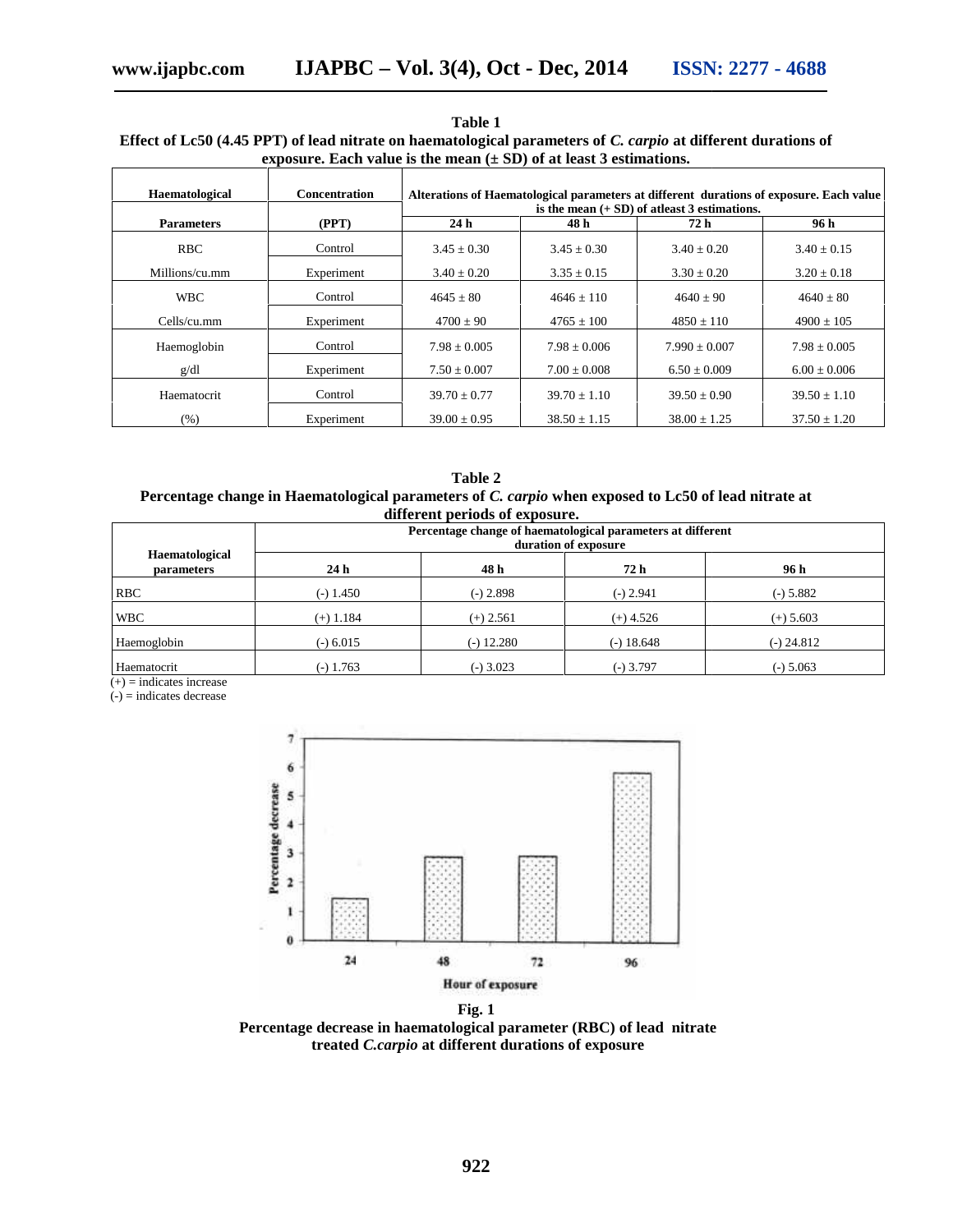

**Percentage increase in haematological parameter (WBC) of lead nitrate Percentage in haematological nitratetreated** *C.carpio* **at different durations of exposure**



**Fig. 3 Percentage decrease in haematological parameter (Hb) of lead nitrate nitratetreated** *C.carpio* **at different durations of exposure**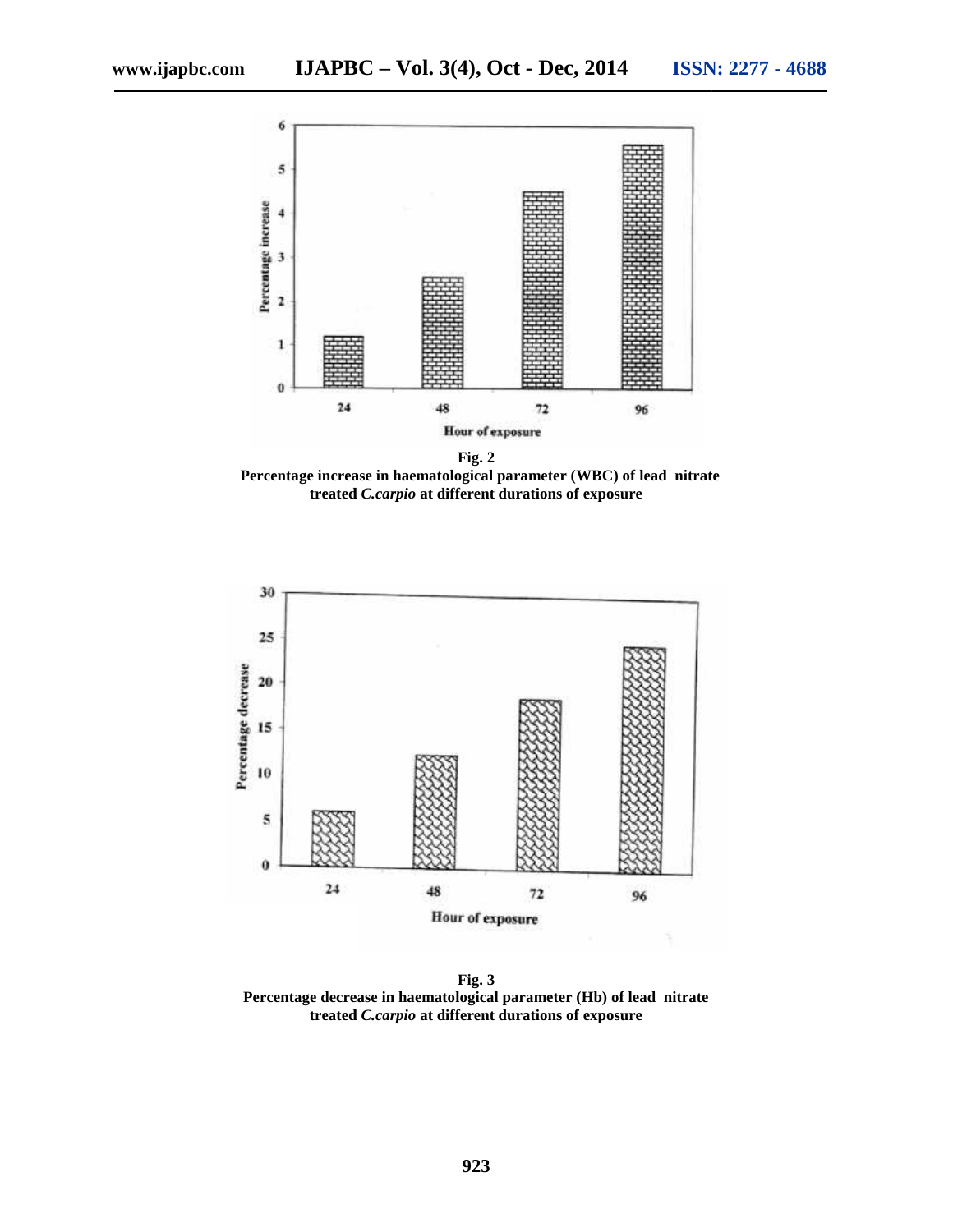

**Fig. 4 Percentage decrease in haematological parameter (Haematocrit) of lead nitrate lead treated** *C.carpio* **at different durations of exposure**

#### **REFERENCES**

- 1. Abdul Latif, Muhammad Khalid, Muhammad Ali, Evaluation of toxic stress of copper sulphate and Lead nitrate on haematological and serum biochemical characteristics of freshwater cyprinid (Labeo rohita). Int. J. Curr. Eng. Tech, 2014; 4(1): 366-372. ion of toxic stress of copper<br>Lead nitrate on haematological and<br>mical characteristics of freshwater<br>beo rohita). Int. J. Curr. Eng. Tech,
- 2. Agarwal U, Srivastava AK, Effect of cold shock on the abundance of red blood cells in the circulation of a freshwater teleost, Colisa fasciatus. Arch. Anat. Wast. Morphol. Exper, 1976; 65: 165-174. Agarwal U, Srivastava AK,<br>shock on the abundance of red<br>circulation of a freshwater<br>fasciatus. Arch. Anat. Wast.
- 3. Agarwal VP, Goel KA, Sharma SD, Haematological characteristics of Clarias batrachus under the stress of hexavalent chromium. Indian. J. Fisheries, 1985; 322: 272- 275.
- 4. Allen P, Effects of acute exposure to cadmium (II) chloride and lead (II) chloride on the haematological profile of Orechromis aureus (Steindachner). Comp. Biochem. Physiol, 1993; 105C: 213 . chromium. Indian. J. Fisheries, 1985; 322: 272-<br>275.<br>Allen P, Effects of acute exposure to cadmium<br>(II) chloride and lead (II) chloride on the<br>haematological profile of Orechromis aureus<br>(Steindachner). Comp. Biochem. Phys
- 5. Ates B, Orun I, Talas ZS, Durmaz G, Yilmaz I, Effects of sodium selenite on some biochemical and haematological parameters of rainbow trout (Oncorhynchus mykiss. Walbaum, 1792) exposed to  $Pb2+$  and  $Ca2+.$  Fish Physiol. Biochem, 2008; 34: 53.
- 6. Benoit PA, Chronic effects of copper on survival growth and reproduction of the blue gill, Lepomis macrochirus. Trans. Am. Fish. Soc, 1975; 104: 352- 358. Benoit PA, Chronic effects of copper on<br>survival growth and reproduction of the blue<br>gill, Lepomis macrochirus. Trans. Am. Fish.
- 7. Christensen GM, Hunt EP, Fiandt JT, The effect of methyl mercuric chloride, cadmium chloride and lead nitrate on six biochemical factors of the brook trout Salvelinus fontinalis. Toxicol. Appl. Pharmacol, 1977; 41: 523- 530. Christensen GM, Hunt EP, Fiandt JT, The effect of methyl mercuric chloride, cadmium chloride and lead nitrate on six biochemical factors of the brook trout Salvelinus fontinalis. Toxicol. Appl. Pharmacol, 1977; 41: 523-530
- 8. Crandall CA, Good night CJ, Effects of sublethal concentration of several toxicants to the common guppy, Lebistes reticulates. Peters Trans. Am. Fish. Soc, 1963; 82: 59- 73.
- 9. Ghazaly KS, Influences of thiamin on lead intoxication, lead deposition in tissues and lead haematological responses of Tilapia zilli. Comp. Biochem. Physiol, 1991; 100C: 417.
- 10. Hardy HL, Chamberlain RI, Maloof GW, Boylen R, Howell MC, Lead as an environmental poison. Clin. Pharma. Ther, 1973; 12: 982- 1002.
- 11. Henry E, Donald H, Moroan P, Simmons A, A pesticide Dieldrin induced immune haemolytic anaemia. Env. Res, 1978; 17: 155.
- 12. Horning WB, Neihesel JW, Chronic effects of copper on bluntnege minnow Pimephales notatus (Rafine sque). Arch. Environ. Contam. Toxicol, 1979; 8: 545- 552. haematological responses of Tilapia zilli. Comp.<br>Biochem. Physiol, 1991; 100C: 417.<br>Hardy HL, Chamberlain RI, Maloof GW,<br>Boylen R, Howell MC, Lead as an<br>environmental poison. Clin. Pharma. Ther,<br>1973; 12: 982- 1002.<br>Henry
- 13. Huges GM, Perry SF, Brown RM, A morphometric study of effect of nickel, chromium and cadmium on the secondary lamellae of rainbow trout gills. Water. Res, 1979; 13: 665- 679. lamellae of rainbow trout gills.<br> 1979; 13: 665- 679.<br> 14. Janardana Reddy S, Kalarani V, Tl<br> B, Reddy DC, Ramamurthy R,
- 14.Janardana Reddy S, Kalarani V, Tharakanandha B, Reddy DC, Ramamurthy R, Changes in